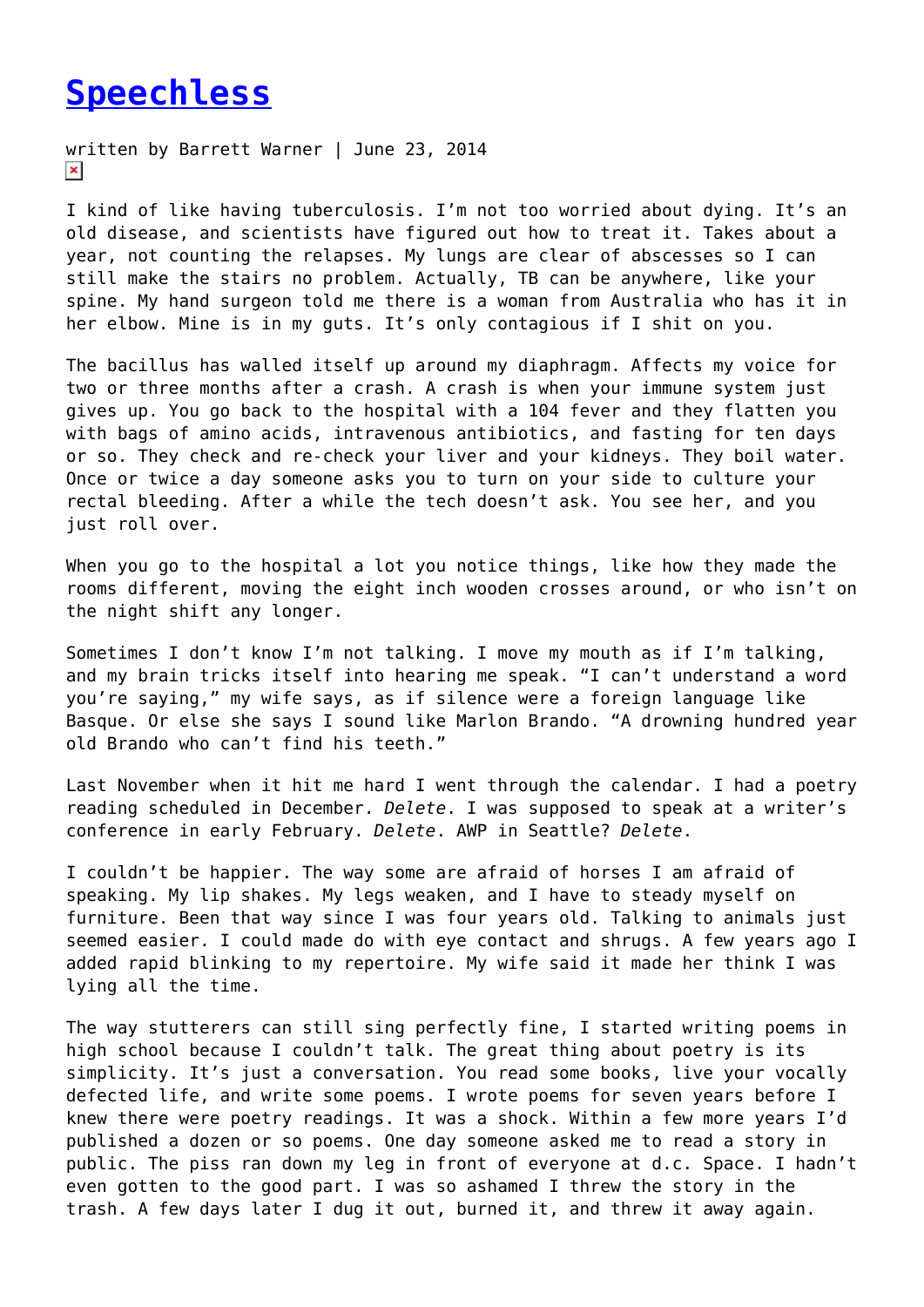What, I wondered, is my fucking problem?

I didn't come from a particularly large and loud family, or a small quiet one either. I was the oldest of three boys–only our sister was older than me. She was an amazing chatterbox. None of us realized that she was legally blind until she hit the second grade and questions started appearing on the blackboard.

"Blackboard?" she asked. "What blackboard*?*"

My speaking problem didn't seem genetic. My brother Robert was given the title role to his high school's production of *Dracula*. The local newspaper said his voice was a velvety baritone. My other brother is a minister. Has a voice that could make God sit up straight.

I've come to think of it as a kind of perpetual confusion, like I'm seeing a certain shape or angle in a leaf or in the sky and it's impossible to describe. All of that made me feel self-conscious. I was never quite sure where conversations were going, what they were about, but with friends I could hide a little behind facial expressions. On a stage there is nowhere to hide. My fear of speaking in public was really a fear of being in public at all.

I began to frequent nude beaches. I reasoned that if I could get over my problem of feeling self-conscious I might finally be able to read my poems and stories without seizing. It was worth a shot. Although I was never one of those who could march around the surf and dunes, or play sports and sort of carry on like a naked politician, I did manage a quiet sort of beach-going commando. Me and coco-butter tanning oil never got along so I'd smear olive oil—enough for a small romaine salad—and then I'd try to stay within ten feet of a towel crusty with sand at all times. It was an awful public situation, full of imagistic panic. My goal was to learn to be completely bored.

The real solution came in 1986 at an Apathy Press reading and open mic. I had written a story about a butcher making sausage out of neighborhood children. It was published in *Berkeley Fiction Review* and, with an all-over tan under my denim, I was keen to try it out in the small, informal, un-self-conscious living room. If the listeners scared me I would just pretend they were all wearing clothes.

I shook the house with my trembling. Afterwards, Chris Toll offered to make me a hotdog. His advice: go home and watch a movie, any movie, then pick a character and try to imitate him as I read my poems. The only video cassette I had at home was *The Deer Hunter*. I watched it three times. Twenty-two years and a hundred readings later people were saying that I even looked like Walken. We had a great run together—Walken and me—spanning all sorts of venues, Monday nights at rock palaces, off-Broadway polka lounges, and free range bookstores. Then I got TB. Then I lost my voice. I lost my Walken.

I felt so stupid that I had never taken the time to record myself reading everything I'd ever written. A lot of people back-up their writing files, and I had boxes of manuscript pages, but I was ruined by thinking I'd never hear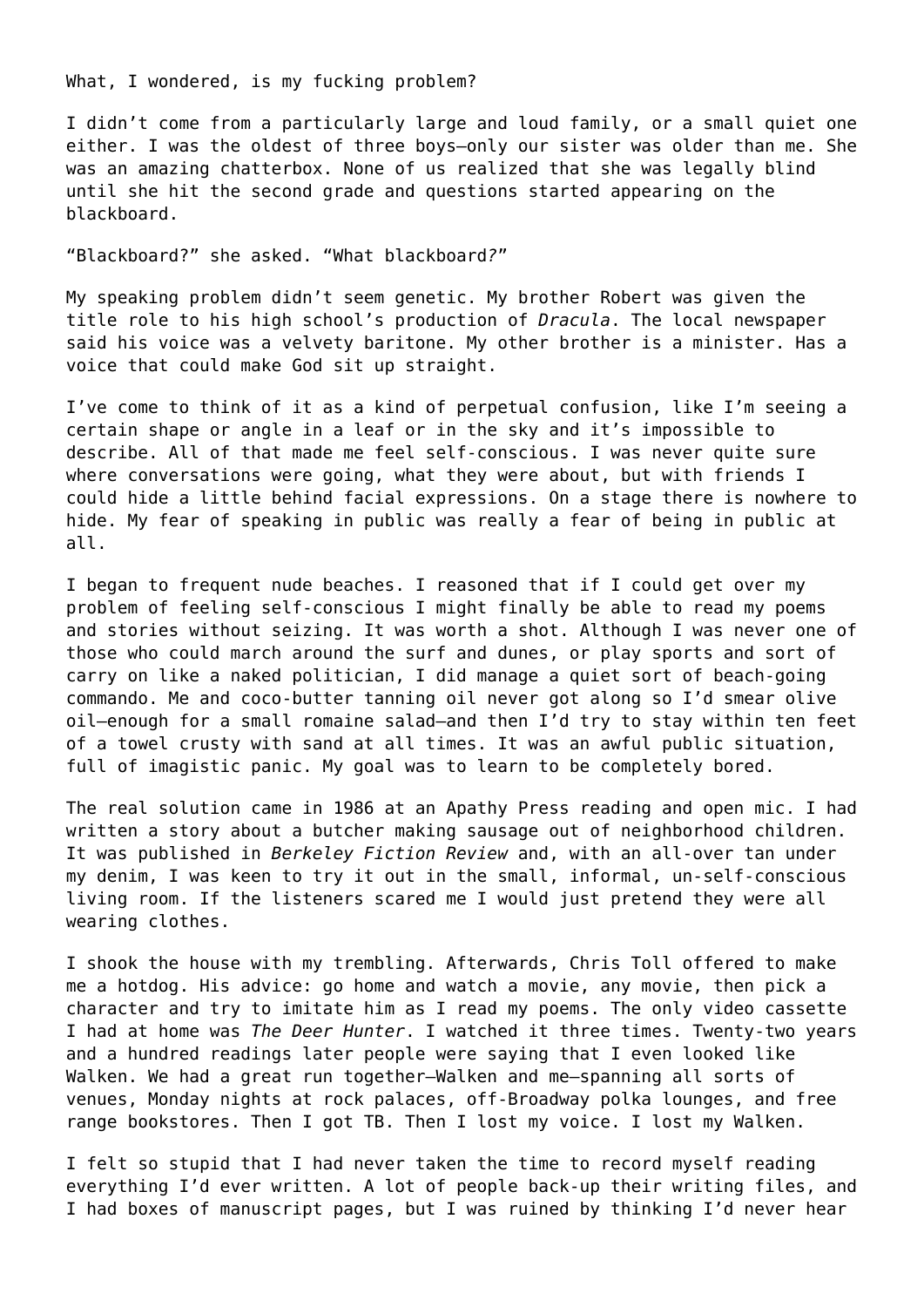my work read by me again. Hearing myself was such an integral part of my writing. Living on a farm, working with stock animals, my hands were always busy. I composed almost every first draft out loud. When I wrote I didn't compose so much as write down the poem or paragraph I'd already written in my mouth while harrowing, mucking, tagging calves, inoculating pigs. Would I ever write again?

I had only one recording of myself reading one poem. Tracy Dimond and Amanda McCormick ran a letter press called Ink Press Productions. They wanted to make a CD for the next issue of *Espresso Ink* and to hand-letter the box and its liner notes. Amanda helped me record my submission in the relative safety and calm of her Zen apartment. She even left the room during the actual recording part. In addition to my contributor copy I bought four more CDs, just in case my only copy of my only recorded poem got damaged or else stuck in the CD player of one of our pre-millennial pick-ups.

Someone else suggested a program that turned typed words into sound. I sort of knew about this from having a quad friend who'd say something and the words would appear on a computer screen. This was the flip side of that, but it made my poems feel robotic like telemarketing.

I had another friend who helped me with my computer. Every now and then the fingers in my bad hand would bump the wrong key and my keyboard mouse would stop scurrying. I'd call Jessica Dotson and she'd tell me which key to tap to make everything right. She suggested I start blogging. The funny thing is that for someone with trouble speaking I have no problem talking myself into anything. I reckoned the posting would be like talking, or rather texting. I could reveal something without worrying over the look in someone's eyes. In blogging, the lights are always off. I could be more intimate.

I wrote three posts about being afraid, as if I were surrounded by holes eight feet deep that I kept almost falling into. My parents made unexpected appearances in each, as if there were childhood wounds I hadn't considered or as if I somehow knew what happened to me at four which affected my voice. I never "published" the blog posts. "How ironic is it that you would write so openly about fear and then be too terrified to post," Jessica emailed.

My latest visit to St. Joseph's Medical Center came during the Triple Crown. Giddy reporters kept asking the Derby and Preakness winner, "If he could talk what would he be saying now?"

A month after the crash my voice is slipping back into its crevices. It isn't the Walken voice, but it's a voice anyway you cut it. It's what I got. Being tired makes it erratic. Or using it too much. I start resting it at eleven if I know I'm going to have a long conversation around five. One of those little vain adjustments. On weaker days my wife goes for the thermometer. On stronger ones we just forget about the sliding raspy slur of it.

On the calendar there's a reading in Maryland for *Little Patuxent Review's* summer launch. They used a poem about staying up all night and getting drunk with a rat. The piece has 28 lines—enough to send me crashing back to the nurses and nuns—but some of the lines have only five syllables. This is the